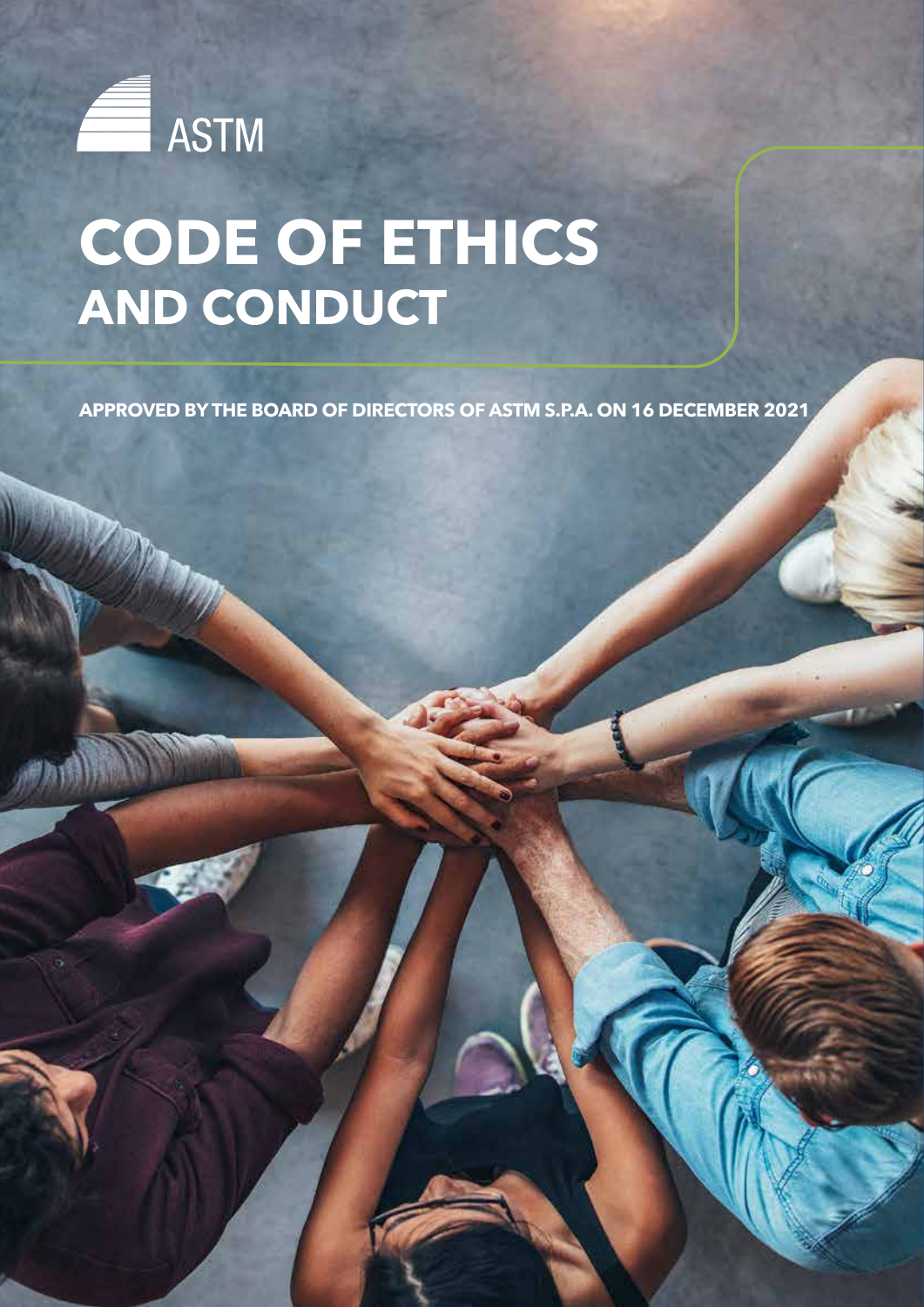We are an **industrial Group** operating in the management of **motorway networks** under concession, the **planning and development of major infrastructure works** and **technology** applied to transport mobility.

# **OUR PURPOSE**

*To contribute to the growth, sustainability and development of the regions in which we operate our infrastructure.*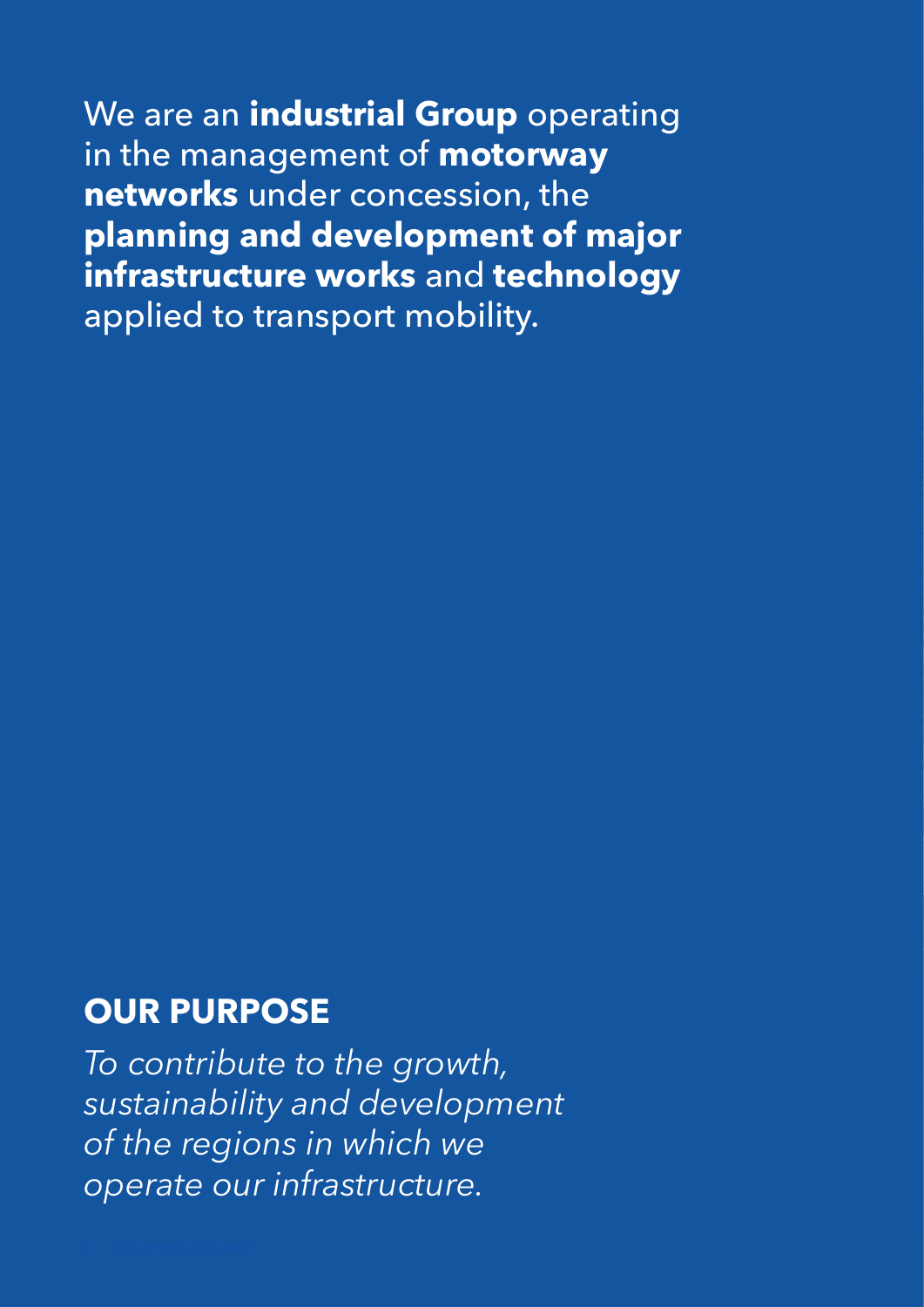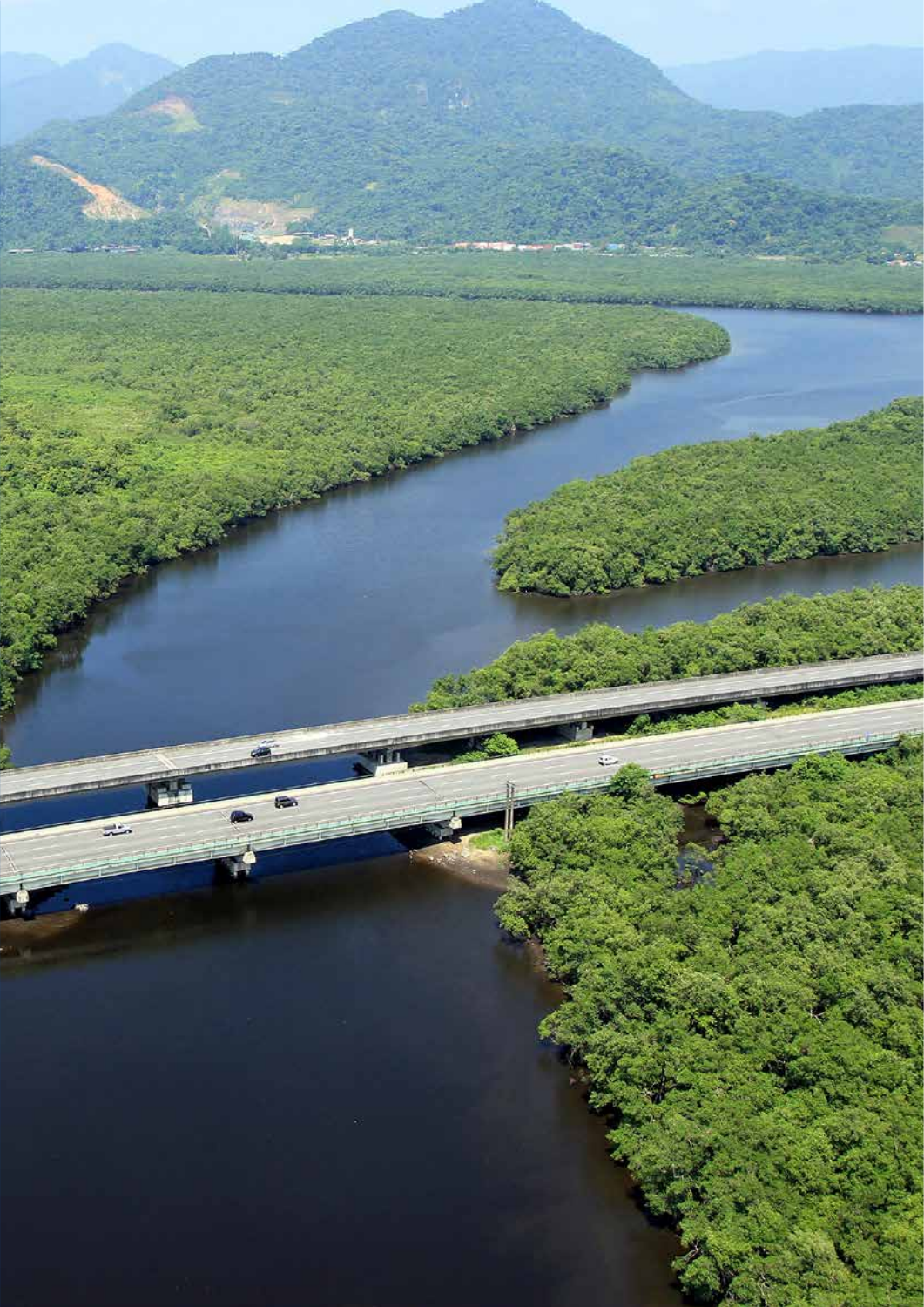"It is with great pride that I introduce and present the latest version of the Company's Code of Ethics, approved by the Board of Directors on 16 December 2021.

This set of rules and regulations reflects our approach to doing business in line with our culture and our distinctive values.

Together, we represent a leading global economic operator but, at the same time, we are a community of women and men who through our work each day - pursue a common goal and believe in shared values that characterise the history of our Group.

The Code of Ethics is the cornerstone that outlines the principles that must inspire and guide our professional conduct to enable us to continue pursing the ultimate purpose of our business: to contribute to the development and progress of the countries in which we operate, facilitating the mobility of goods and people, and promoting the economic and social growth of our regions.

The code represents the foundations upon which we can build a future characterised by economic, environmental and social development and progress; it is the tool that will enable us to grow together, respecting the values in which we believe: lawfulness, integrity, responsibility and transparency.

Please read it carefully: it shall be our - and your - guide to our actions each day."

**Alberto Rubegni** Chairman of ASTM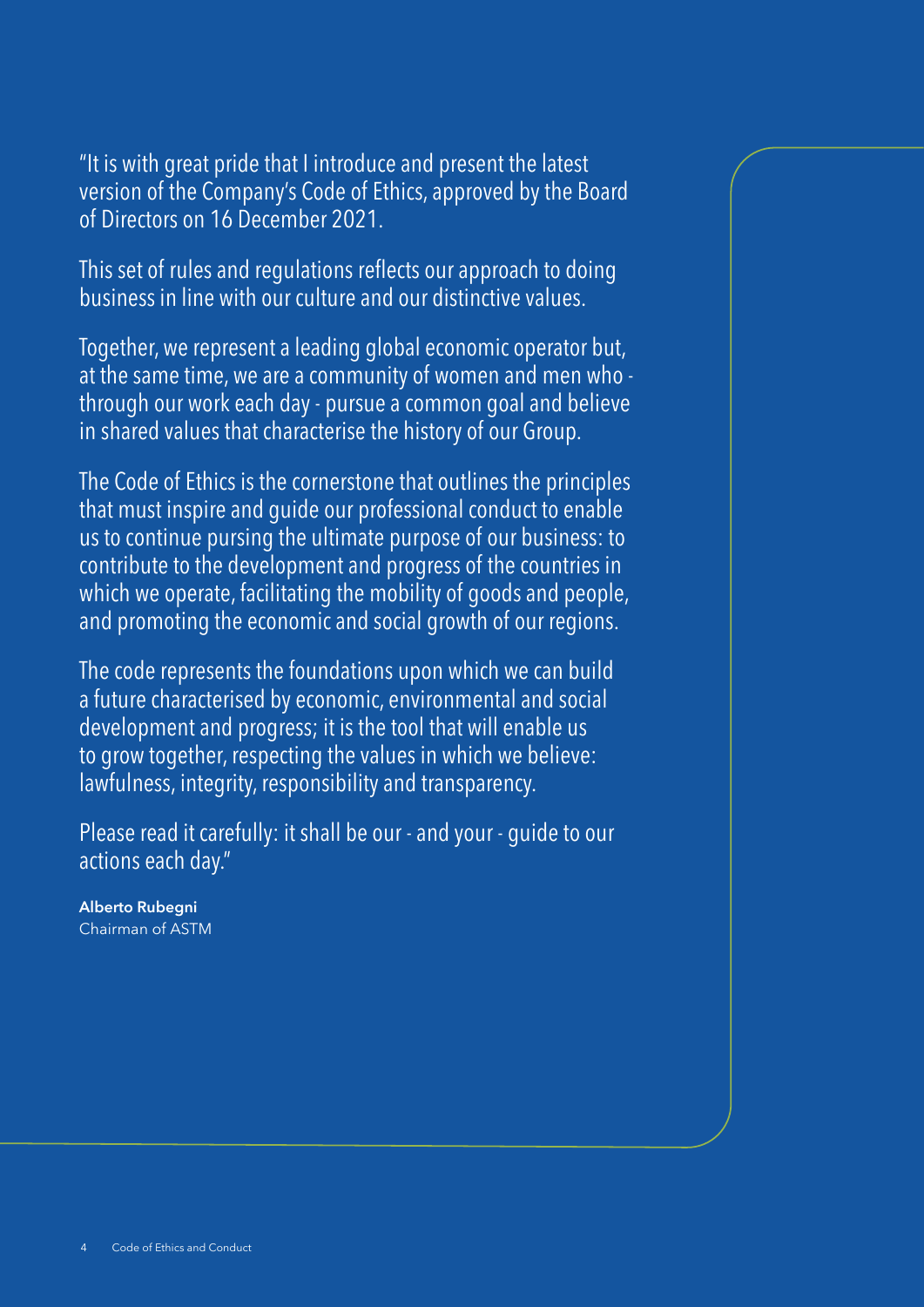

# **OUR CODE OF ETHICS**

Our Code of Ethics and Conduct (the "Code") is a useful tool for all of us. It is a set of standards and rules of conduct that we have chosen to adopt in order to preserve the value and integrity of our Group and to fuel the culture we wish to propagate.

It is based on our values and contains principles to which our collaborators, subsidiaries, partners and suppliers must adhere in order to ensure that our conduct is always in line with the standards of ethics and integrity that we aim to guarantee in all of the activities carried out by or on behalf of the Group.

It is designed to represent a valuable source of information for all of us, outlining the distinction between conduct we believe to be ethically acceptable or unacceptable in the course of our work.

The information contained in the Code covers many aspects of our work: compliance with the provisions contained herein is an integral part of the contractual obligations assumed by all of our employees and should be taken into consideration in all contracts with external suppliers.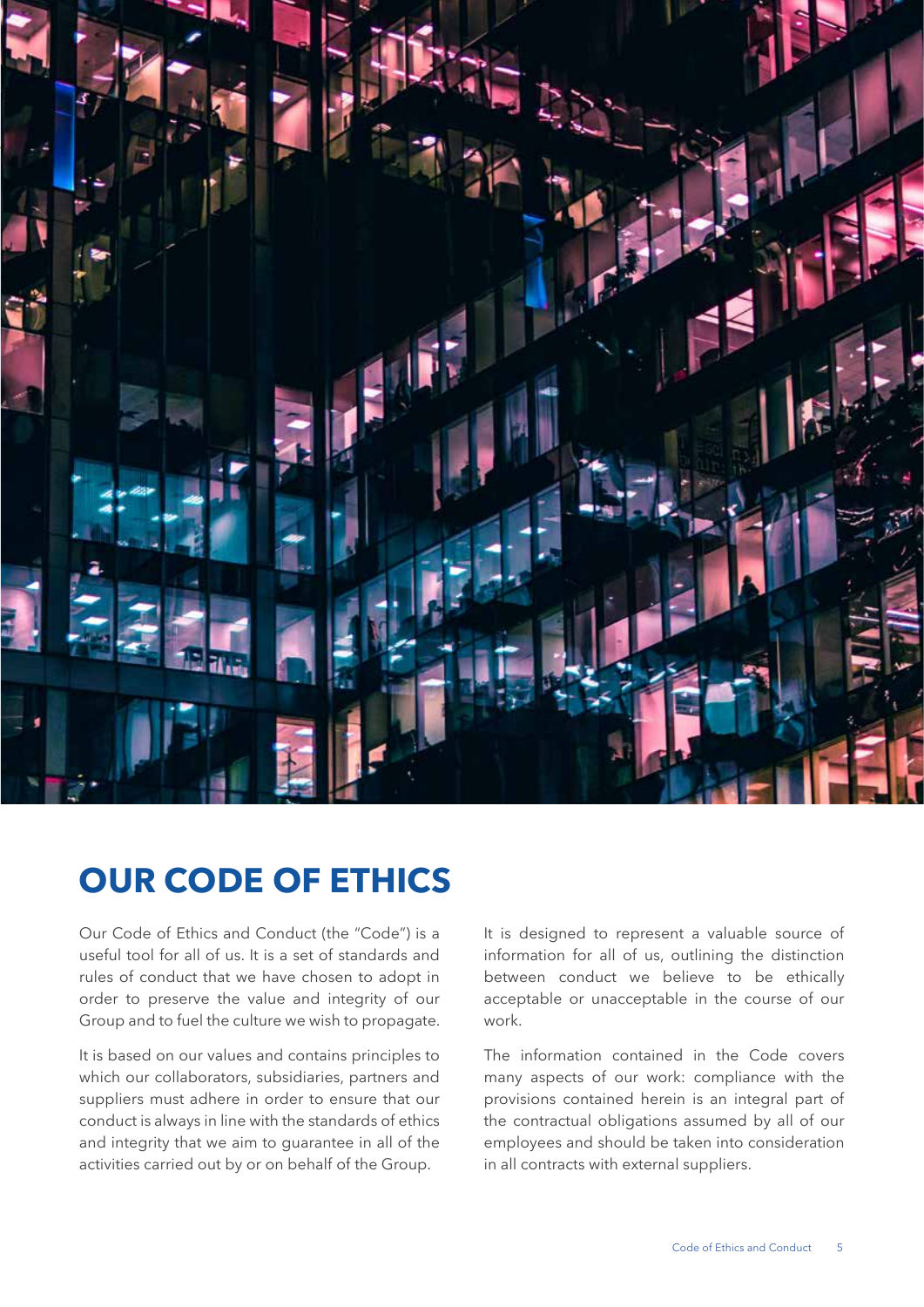# **READING GUIDE**

#### **MISSION AND FUNDAMENTAL PRINCIPLES**

Our mission is to provide the best possible service to our clients through safe and secure infrastructure and innovative, robust and sustainable solutions. Our work is based on the respect of certain ethics that must inspire our every action and conduct.

#### **RECIPIENTS**

The Code of Ethics is aimed at all of our collaborators: members of the Board of Directors and other corporate and executive boards of Group companies, executives, employees and all those who act in the name or on behalf of the Group, including consultants, suppliers, contractors and business partners.

#### **OUR VALUES AND PRINCIPLES**

The Values that underpin our actions are rooted in the concepts of lawfulness, integrity, responsibility and transparency.

#### **STAKEHOLDER RELATIONS**

The Code of Ethics represents the compass that guides our relations with our internal and external Stakeholders and identifies the conduct to be upheld in these relationships.

#### **IMPLEMENTING RULES**

The Code of Ethics adopted by Group Companies is available to all of our Stakeholders. To report any suspected violations of the Code, we have implemented specific platforms and communication tools. The ascertainment of infringements to the rules of conduct outlined in the Code is considered a breach of conduct.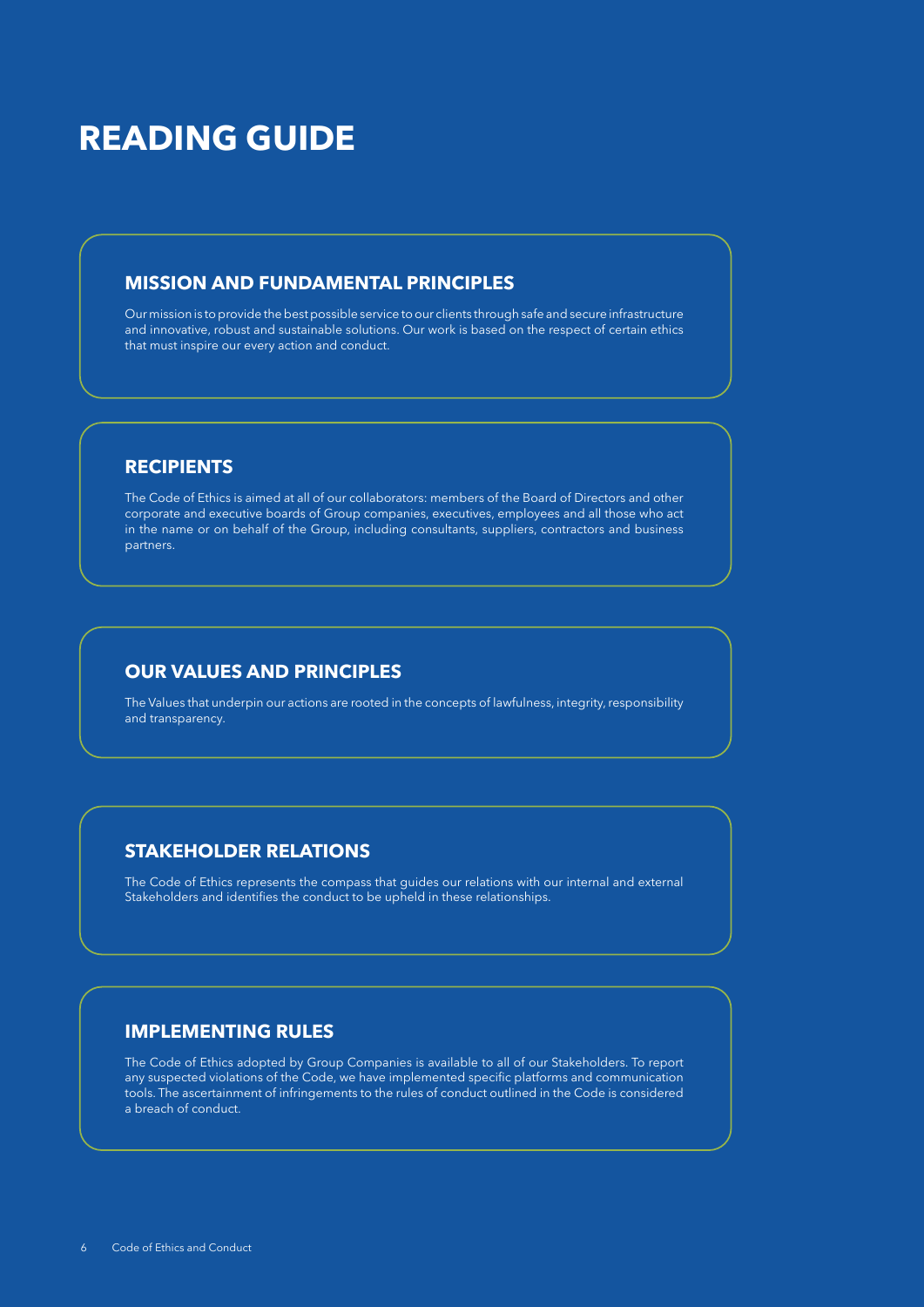# **CONTENTS**

|    | <b>INTRODUCTION</b> | 8 |
|----|---------------------|---|
|    |                     |   |
|    |                     |   |
| 02 |                     |   |
|    |                     |   |

**OUR VALUES AND ETHICS** 

**04**

**03**

#### **OUR RULES OF CONDUCT IN STAKEHOLDER RELATIONS**

16 16 17 17 18 18 18 19 19 Relations with employees Relations with suppliers, consultants, collaborators and business partners Relations with customers/clients Relations with Local Authorities and Regulatory Bodies Relations with Public Institutions Relations with Political Parties and Trade Unions Relations with Associations Relations with the Media and Social Media Relations with the Community

# **05**

#### **IMPLEMENTING RULES**

| Adoption, promotion and dissemination | 20 |
|---------------------------------------|----|
| Reports                               | 20 |
| Consequences of violation of the Code |    |

20

11

16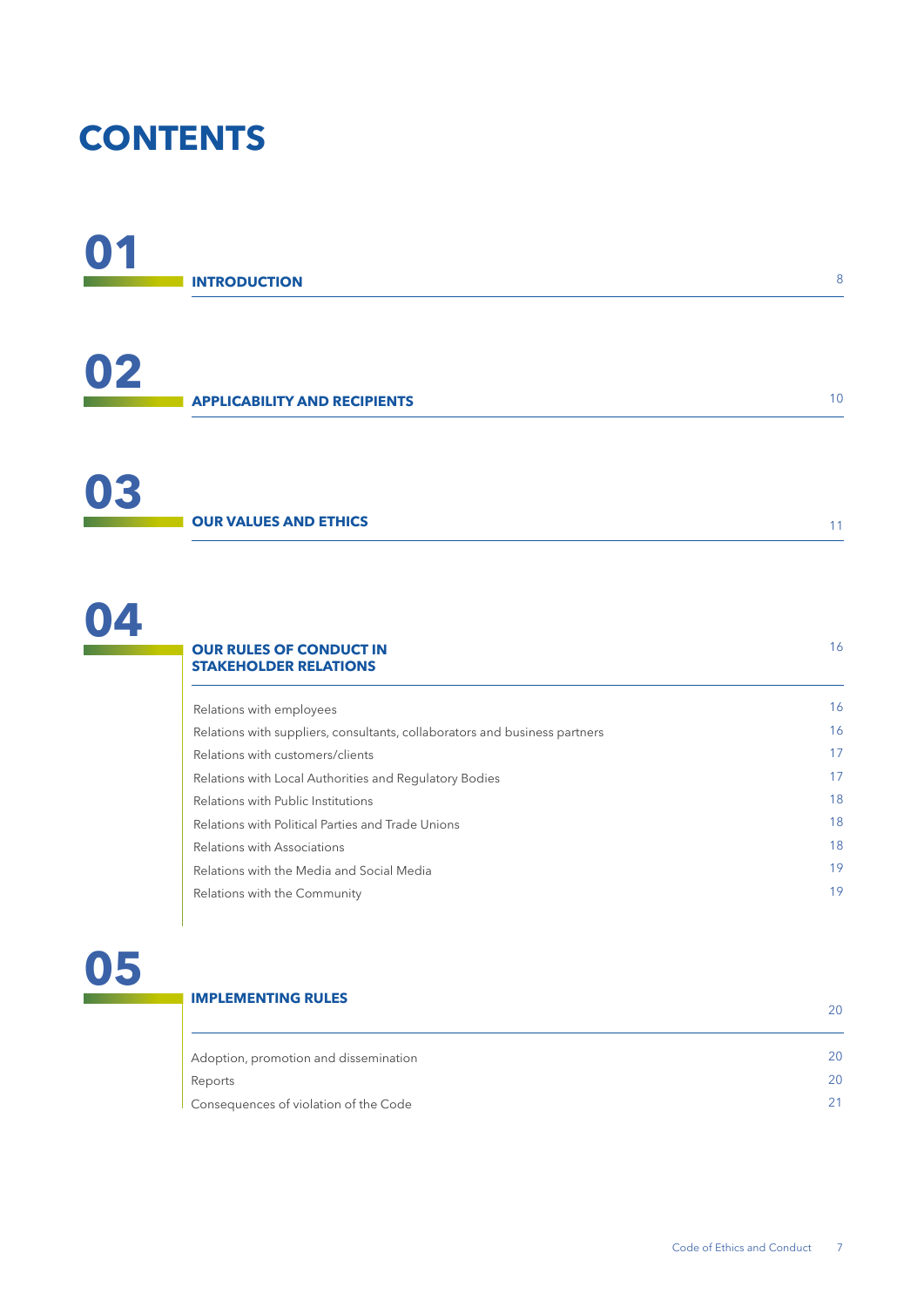# **INTRODUCTION**

We are a global Group and an international leader in the infrastructure sector, operating in the management of motorway networks under concession in Italy and worldwide, the planning and development of major infrastructure works (EPC), and technology applied to transport mobility.

# Our Mission is to provide the best possible service to our clients through safe and secure infrastructure and innovative, robust and sustainable solutions.

We attribute the utmost importance to the creation of sustainable value in the long term for all of our Stakeholders, uniting the principles of innovation, growth, sustainability and development of the regions in which we operate while safeguarding the environment.

We optimise our expertise, our know-how, and the quality of our services.

We believe in our people and invest in them, developing their skills. We support the protection of human rights, recognising the equal dignity of all people and diversity as essential resources for the development of humanity. We promote the health and safety of our people and the creation of an ethical working environment.

We base our work on lawfulness, integrity, responsibility and transparency.

We operate in compliance with national and international regulations, according to principles of ethics and governance of the highest global standards, including:

- the Universal Declaration of Human Rights of the United Nations and the European Convention on Human Rights;
- **•** the various Conventions of the International Labour Organization (ILO) and the ILO Declaration on Fundamental Principles and Rights at Work and its Follow-up;
- **•** the Guiding Principles on Business and Human Rights of the United Nations;
- **•** the 10 Principles of the United Nations Global Compact;
- **•** the United Nations 2030 Agenda for Sustainable Development, identifying the 17 Sustainable Development Goals;
- **•** the OECD Guidelines for Multinational Enterprises;
- **•** the principles of Corporate Responsibility.

Furthermore, with particular reference to the ethical management of the use of artificial intelligence, our conduct is based on the Communication of the European Commission "Building Trust in Human Centric Artificial Intelligence".

Finally, we have adopted a "zero tolerance" approach and refuse any form of discrimination, conflict of interest and corruption, and we are committed to actively preventing, confronting and combating this, complying with the anti-corruption laws in force in all of our countries of operation and requiring our Stakeholders to operate with honesty and integrity according to the international principles set forth by standard ISO 37001.

The Code of Ethics and Conduct of the ASTM Group ("the Code") summarises all of the elements that underpin our corporate identity and culture and should be considered an asset shared by all Group companies operating anywhere in the world, becoming the point of reference that guides the actions of all Group employees, collaborators, and those operating on behalf of the Group.

The Code is also an integral part of the Internal Audit and Risk Management System and the Organisation, Management and Control Model adopted by ASTM S.p.A. ("ASTM") and by Group Companies pursuant to Italian Legislative Decree 231/2001.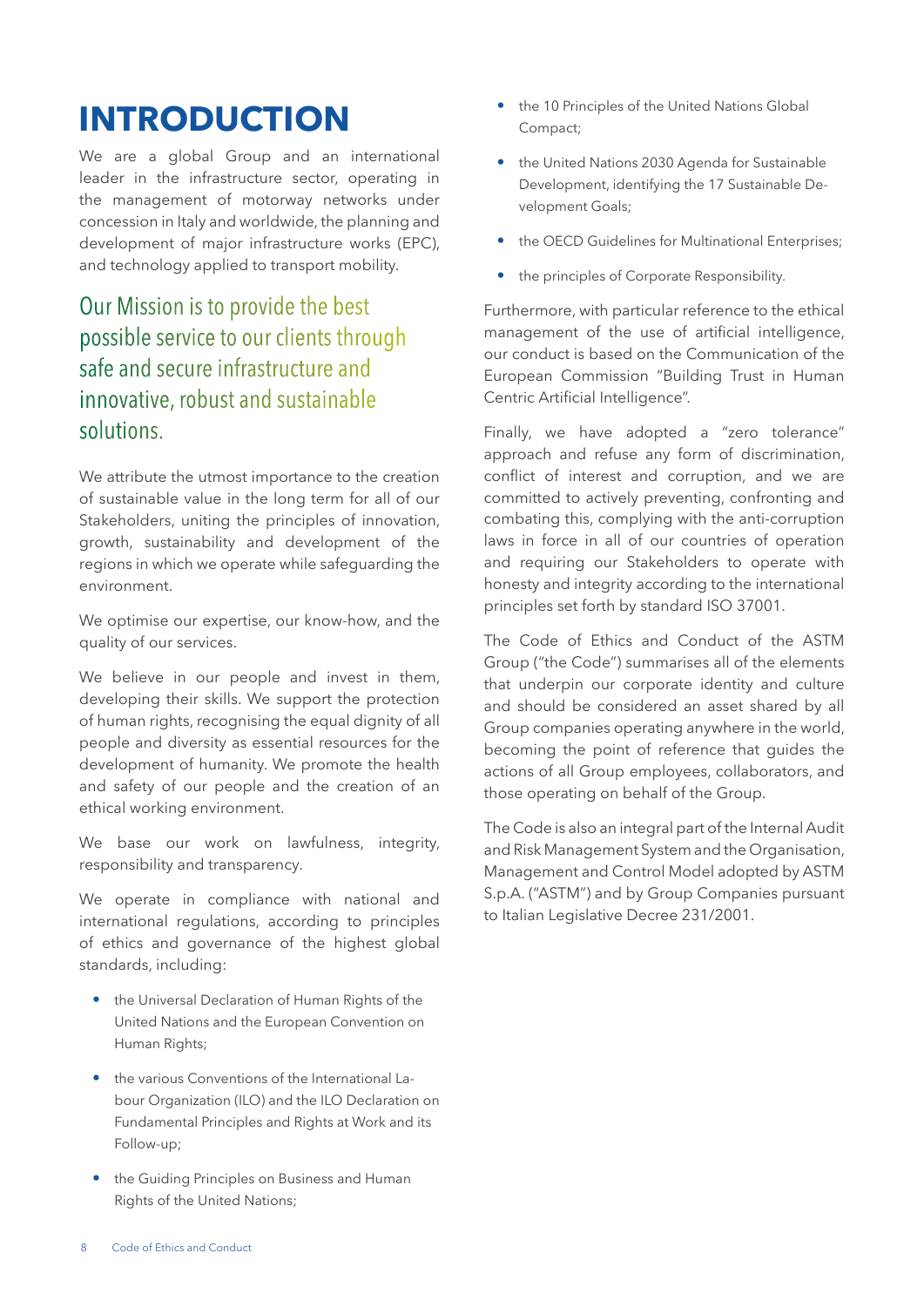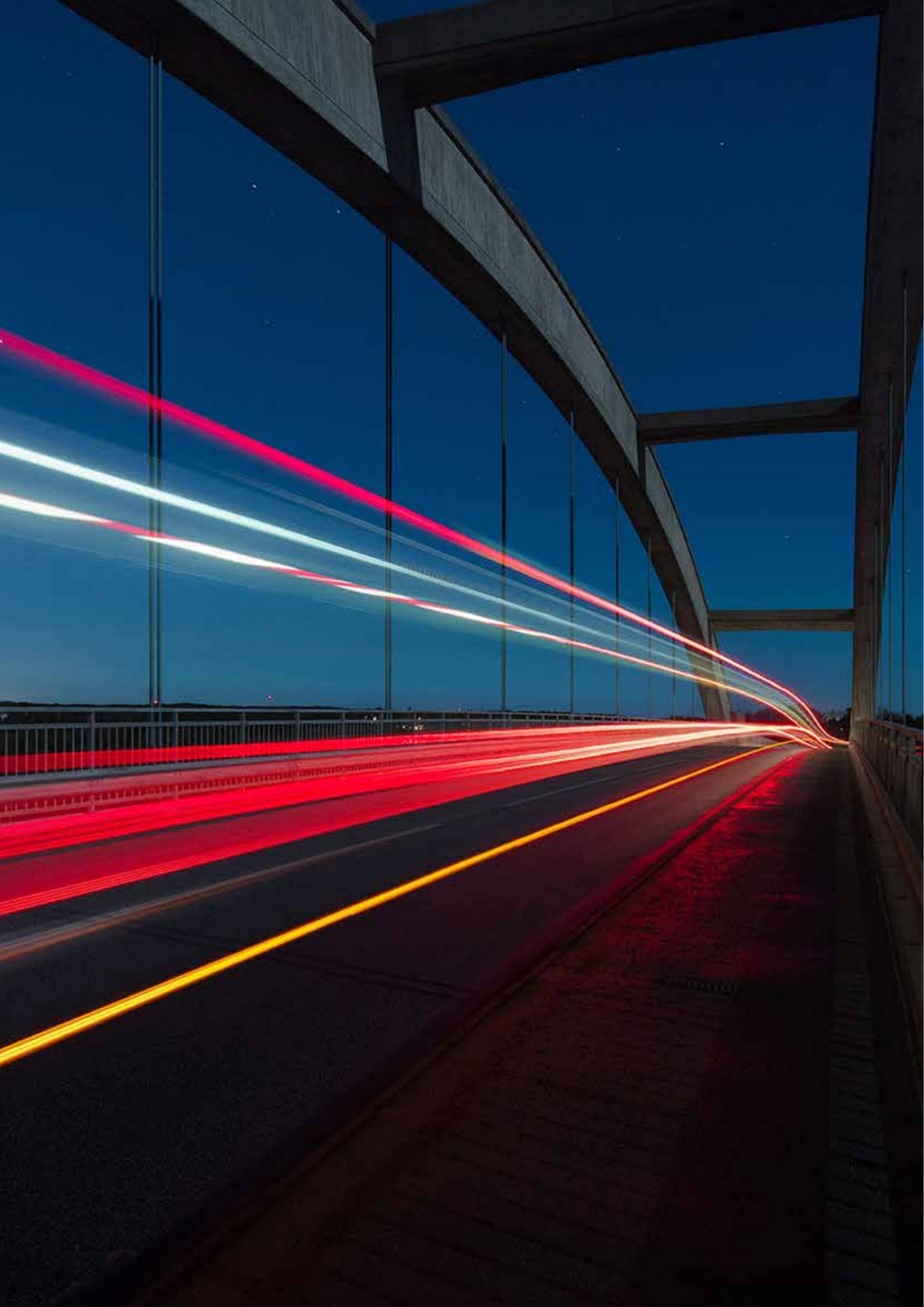# **APPLICABILITY AND RECIPIENTS**

The Code of Ethics and Conduct applies to ASTM and to the Companies directly or indirected controlled by the same in Italy and abroad ("Group" or "Group Companies"), and is therefore binding upon all the the members of the Board of Directors and the other management and control boards of Group Companies, executives, employees and all those who maintain any kind of relationship or business interaction with the same, including collaborators, consultants, suppliers, contractors and business partners.

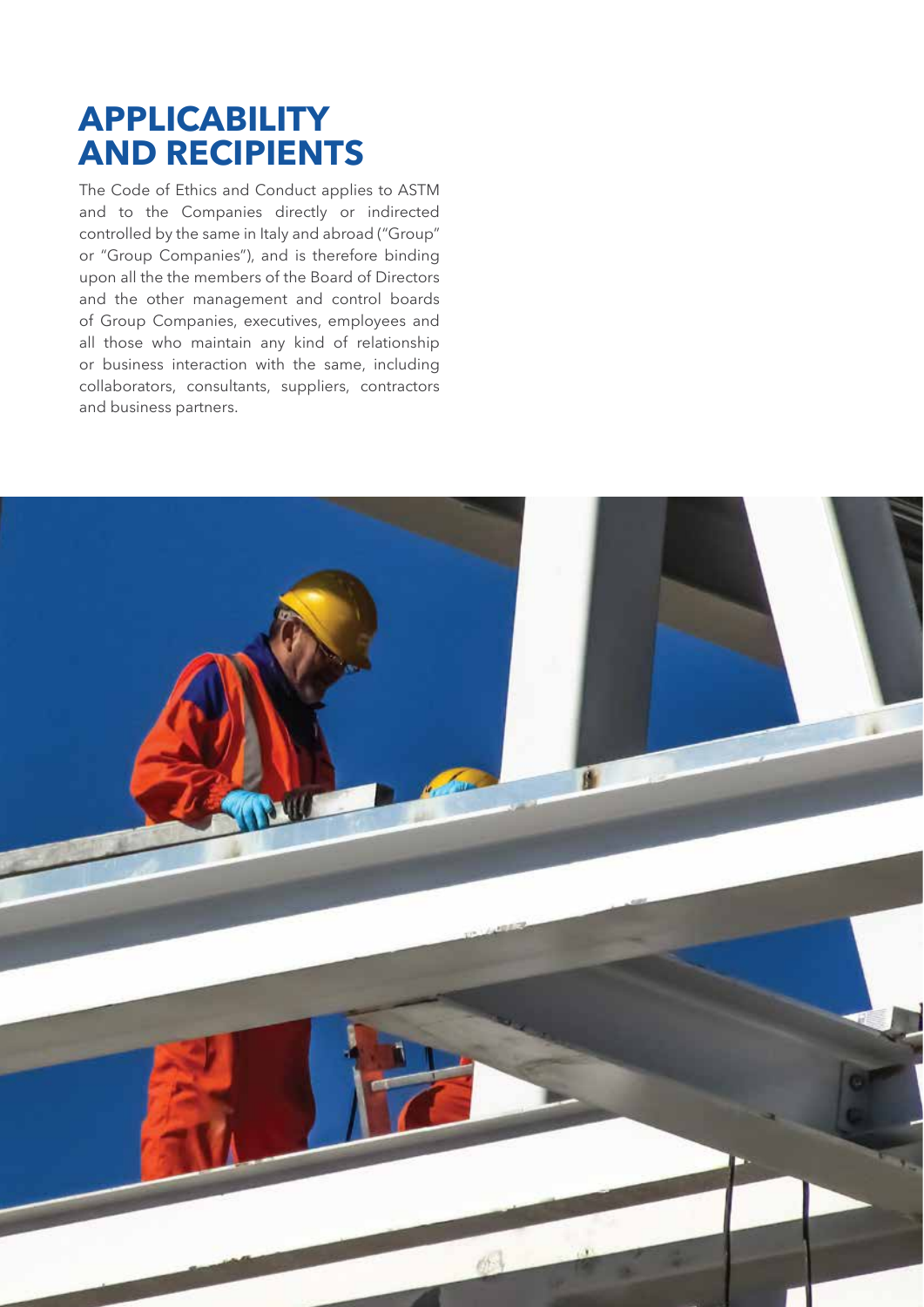# **OUR VALUES AND ETHICS**

The principle values that inspire our governance, guide our strategies and decisions, and steer our conduct in the course of our business activities with a view to creating medium and long-term value for our Stakeholders, are as follows:

| <b>LAWFULNESS AND</b><br><b>COMPLIANCE</b>         | Respect for the laws and regulations in force in the countries in which the<br>Group operates.                                                                                                                                                                                                                                            |  |
|----------------------------------------------------|-------------------------------------------------------------------------------------------------------------------------------------------------------------------------------------------------------------------------------------------------------------------------------------------------------------------------------------------|--|
| <b>INTEGRITY</b>                                   | Correctness, honesty, integrity and good faith in our activities and in the<br>Group's internal and external relations.                                                                                                                                                                                                                   |  |
| <b>RESILIENCE</b>                                  | The ability to react to market changes with flexibility, promptness<br>and initiative.                                                                                                                                                                                                                                                    |  |
| <b>RESPONSIBILITY</b>                              | Sense of responsibility towards all Stakeholders in all activities<br>or decisions.                                                                                                                                                                                                                                                       |  |
| <b>TRANSPARENCY AND</b><br><b>CORRECTNESS</b>      | Focus on the needs and expectations of Stakeholders, ensuring<br>completeness, reliability, uniformity and prompt disclosure of information<br>and avoiding misleading communications, in line with the law and market<br>best practices.                                                                                                 |  |
| <b>CONFIDENTIALITY</b>                             | Protection of privacy and confidentiality of data collected in the course of<br>professional activities, ensuring correctness, completeness, uniformity and<br>prompt disclosure of information according to the guidelines defined by<br>law and by market best practices.                                                               |  |
| <b>SUSTAINABILITY</b>                              | Creation of sustainable value over time for all Stakeholders and the<br>capacity to create sustainable projects, works and services for the given<br>context through the more efficient use of resources in order to safeguard<br>the expectations and interests of future generations, in full respect of<br>people and the environment. |  |
| <b>INNOVATION</b>                                  | Promotion of research and innovation through the development of new<br>technologies and applications to develop new services as a major lever for<br>the sustainable development of the business.                                                                                                                                         |  |
| <b>PROFESSIONALISM</b><br><b>AND COLLABORATION</b> | Optimisation and development of individual abilities and skills, team spirit,<br>debate and the sharing of ideas.                                                                                                                                                                                                                         |  |
| <b>SAFETY AND SERVICE</b><br><b>QUALITY</b>        | Strong focus on providing a high-quality, safe and reliable service to<br>customers, through a certified quality management system that integrates<br>the various skills present in Group companies responsible for the design,<br>construction and management of infrastructure networks.                                                |  |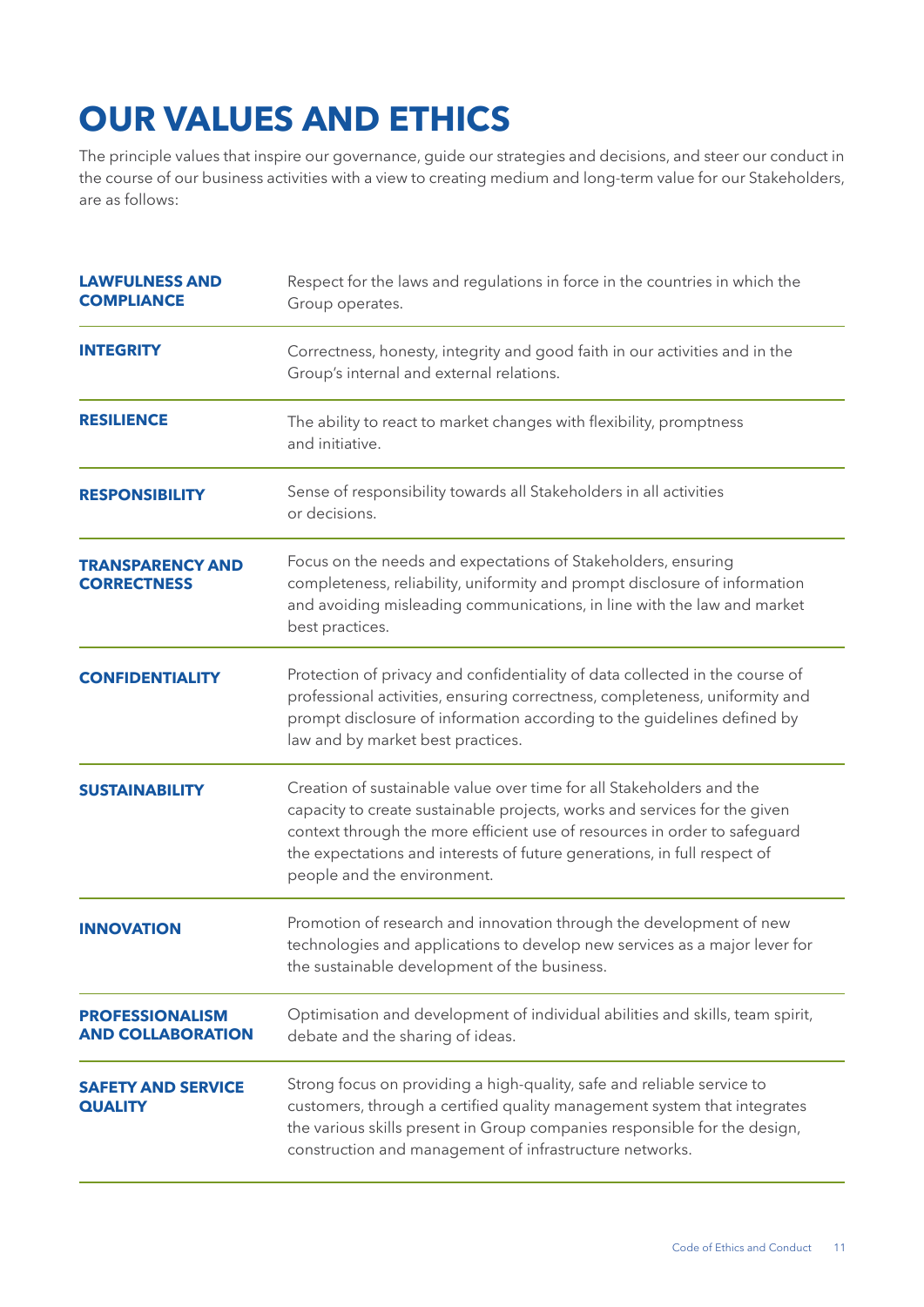

We are committed to respecting and implementing the following Ethics in our relations with all of our Stakeholders:

#### **FIGHT AGAINST CORRUPTION**

We refuse and disincentivise all forms of corruption, at all levels, in Italy and abroad. We are committed to actively preventing, confronting and combating it, complying with the anti-corruption regulations in force in all of the countries in which we operate and requiring our Stakeholders to operate with honesty and integrity.

In this regard, based on the best practices of the Anti-Corruption Compliance Program and the international standard ISO 37001 adopted by ASTM and its main operating subsidiaries, we have adopted a structured system of rules, controls and reporting mechanisms aimed at preventing crimes

of corruption — the Corruption Prevention System — as an integral part of the Group's corporate responsibility, in order to protect the Group at a global level.

The measures implemented to prevent corruption are governed by the Anti-Corruption Policies disclosed on the Company's website.

# **FIGHT AGAINST ORGANISED CRIME, MONEY LAUNDERING AND TERRORISM**

We carry out our activities in compliance with the current regulations governing anti-money laundering and the financing of terrorism. Moreover, we do not in any way support associations or individuals who pursue unlawful ends or who in any case are not aligned with the ethical principles of our Group.

We prevent all operations that hinder the traceability of money, assets and other profits and, to this end, we are committed to preventively identifying, with the utmost diligence, the information available on our counterparties operating at local and international level, in order to ascertain their respectability and the legitimacy of their activities before establishing business relations.

# **PREVENTION OF CONFLICTS OF INTEREST**

We are committed to identifying potential conflicts of interest and reporting and managing them in an effective and appropriate way, in order to avoid situations and/or activities where personal interests may come into conflict with those of the individual Companies or of the Group, or could otherwise interfere with the ability to make impartial and ethical decisions, with a view to safeguarding the interests, image and reputation of the Group.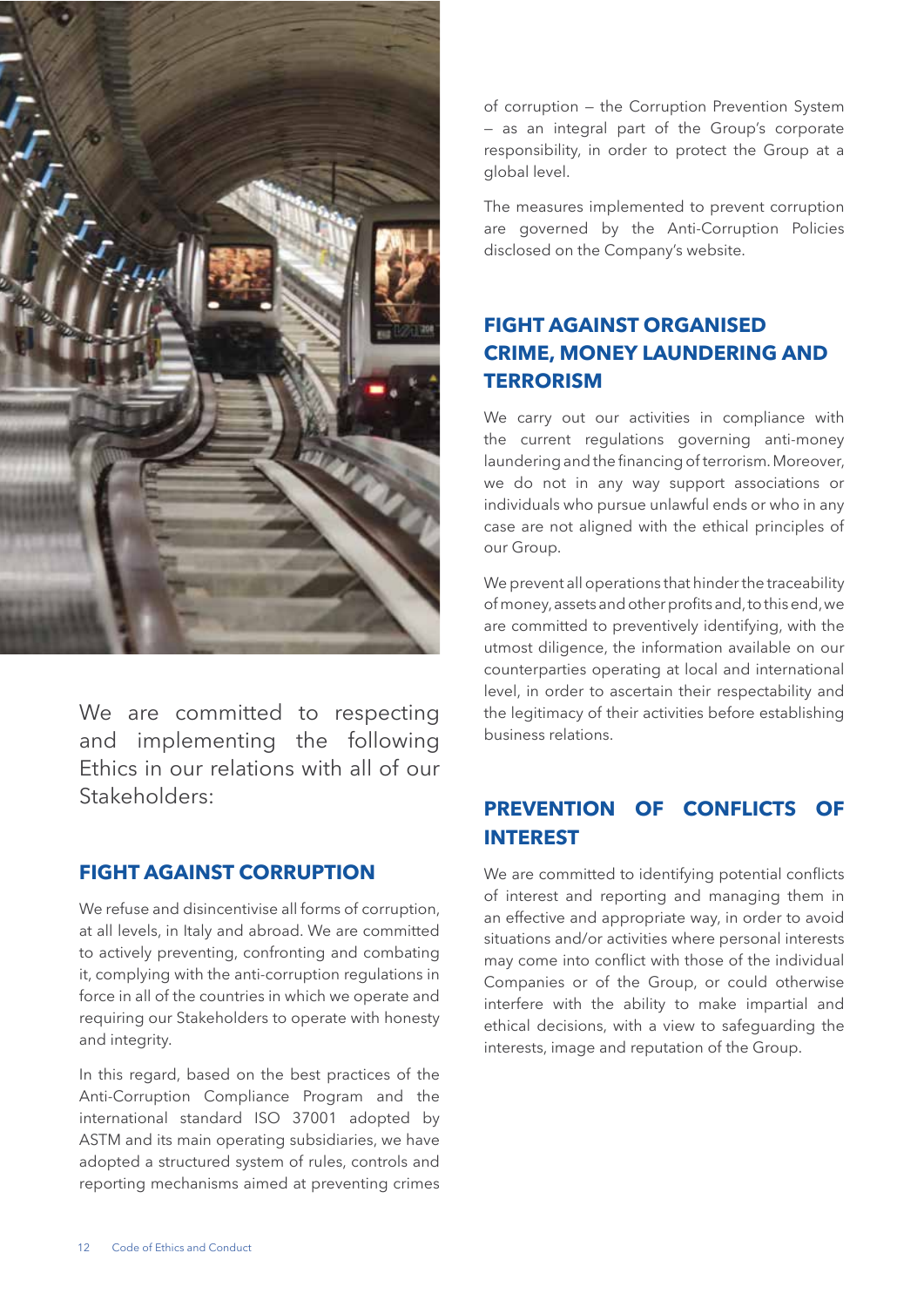## **SAFEGUARDING OF HUMAN RIGHTS AND HUMAN CAPITAL**

Throughout our operations we guarantee the respect of the individual and compliance with the applicable employment laws in line with our Sustainability Plan.

We protect and promote human rights in the course of our activities through the "Human Rights Policy", which must be adopted by all those who engage in business relations with the Group.

We place the utmost attention on equal opportunities and we are committed to creating a working environment free of discrimination, violence or harassment.

We empower human capital based on meritocracy, professional competencies, appropriate behaviour, honesty and trust, promoting a working environment that is safe, inclusive, open to diversity and engenders cooperation between individuals as established by the "Diversity and Inclusion Policy" by the International Standard SA8000.

We manage our human capital and optimise our resources through training and development programmes.



# **OCCUPATIONAL HEALTH AND SAFETY**

We guarantee a healthy and safe working environment in all of our workplaces and for all parties involved, through the diligent application of the regulations in force in our countries of operation and the adoption of measures conforming to international standards (OHSAS 18001 and UNI ISO 45001) and legislation, providing structures, working conditions, controls and training and awareness-raising initiatives on the subject.

We believe it is of primary importance to safeguard the health and safety of our workers, aiming to comply with the applicable legal requirements as well as continually improve working conditions.

Each Recipient of the Code must pay the utmost attention to conducting their working activities in strict compliance with all of the safety and prevention

measures established, to avoid any possible risk to themselves and to collaborators and colleagues.

### **INFRASTRUCTURE SAFETY**

We adopt all of the necessary measures to guarantee safe and reliable infrastructure, formulating national and international safety standards and the relative implementation and investment plans.

Road safety is a key priority of the Group's motorway licensee companies: we promote a culture of motorway safety through specific education initiatives aimed at road safety and responsible driving, and we are committed to implementing a management system that conforms to standards UNI ISO 39001.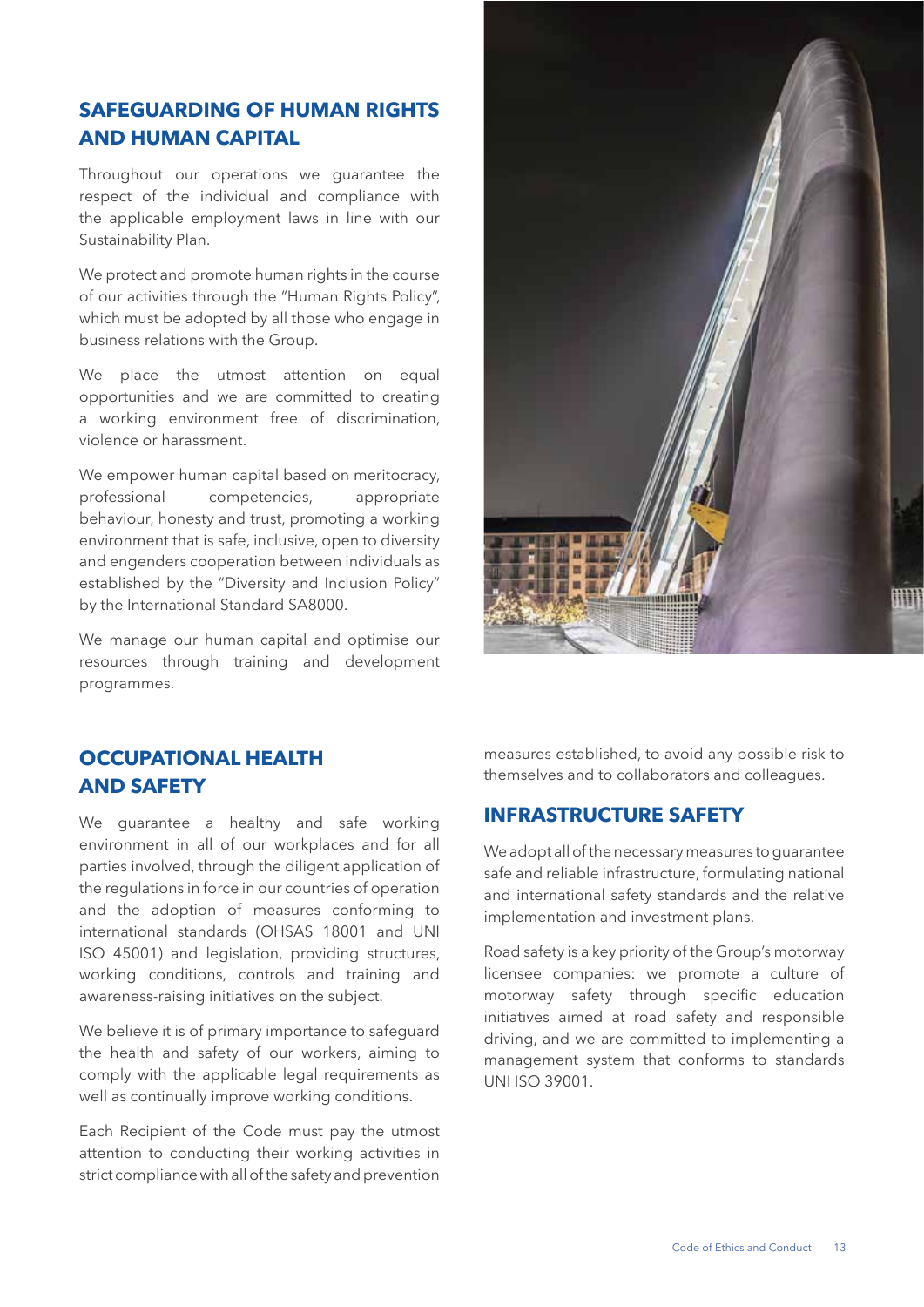#### **ENVIRONMENTAL PROTECTION**

We protect and defend the environment, nature and the local region, ensuring that every action carried out by the Group minimises the negative impacts on the environment as indicated in the Sustainability Plan, and operating in respect of the applicable national and international laws and standards, including through the implementation of certified environmental management systems UNI ISO 14001.

We are committed to combating climate change by setting science-based GHG emission reduction targets in line with the provisions of the Paris Agreement.

We constantly monitor our energy consumption and atmospheric emissions to assess and adopt all initiatives aimed at improving energy savings and lowering emissions and noise.

We manage waste in compliance with legal requirements, guaranteeing the recycling, recovery and/or reuse of waste wherever possible.

We formalise our commitment to sustainable development through membership of the CDP Climate Change Programme and the support of initiatives to enhance the natural landscape of the regions in which we operate, such as FAI (Fondo Ambiente Italiano - Italian Environmental Fund).

#### **PERSONAL DATA PROTECTION**

We protect the personal data and information of all of our Stakeholders accessed due to or in the course of our business, adopting appropriate and preventive security measures for all of our databases in order to avoid risks of destruction or loss or of unauthorised access or unlawful data processing.

We quarantee that personal data is processed lawfully, correctly and in a way that respects the fundamental rights, freedoms and dignities of the data subjects, as provided for by the applicable legal provisions. Only data necessary for the explicit and legitimate purposes defined are is collected and data is stored only for the period of time necessary to the purpose of the collection.

#### **PROTECTION OF REPUTATION**

We consider our image and reputation to represent a shared asset that must be protected and developed, including through the comprehensive promotion, sharing and observance of the principles of ethics and conduct contained in this Code.

# **RESPONSIBILITY TO THE COMMUNITY AND REGIONAL DEVELOPMENT**

We consider the needs of the communities and regions in which the Group operates and contribute to their economic, social and civil development, promoting local employment and the development of local expertise.

To this end we adopt community dialogue and engagement policies.

### **PROTECTION OF CORPORATE INFORMATION**

We ensure that company information is properly managed through suitable internal management and external communication procedures.

### **FINANCIAL AND NON-FINANCIAL REPORTING**

We prepare periodic financial and non-financial reports (Sustainability Report) in line with the principles of transparency, veracity, correctness, completeness and traceability of data contained therein.

We observes the rules of correct, complete and transparent accounting, according to the criteria indicated by the applicable legislative provisions, as well as the current Reporting Standards and internal procedures, in order that each operation be correctly recorded, authorised, verifiable, lawful, consistent and appropriate.

We respect the taxation laws in force so as to guarantee the correct determination, certification and payment of taxes.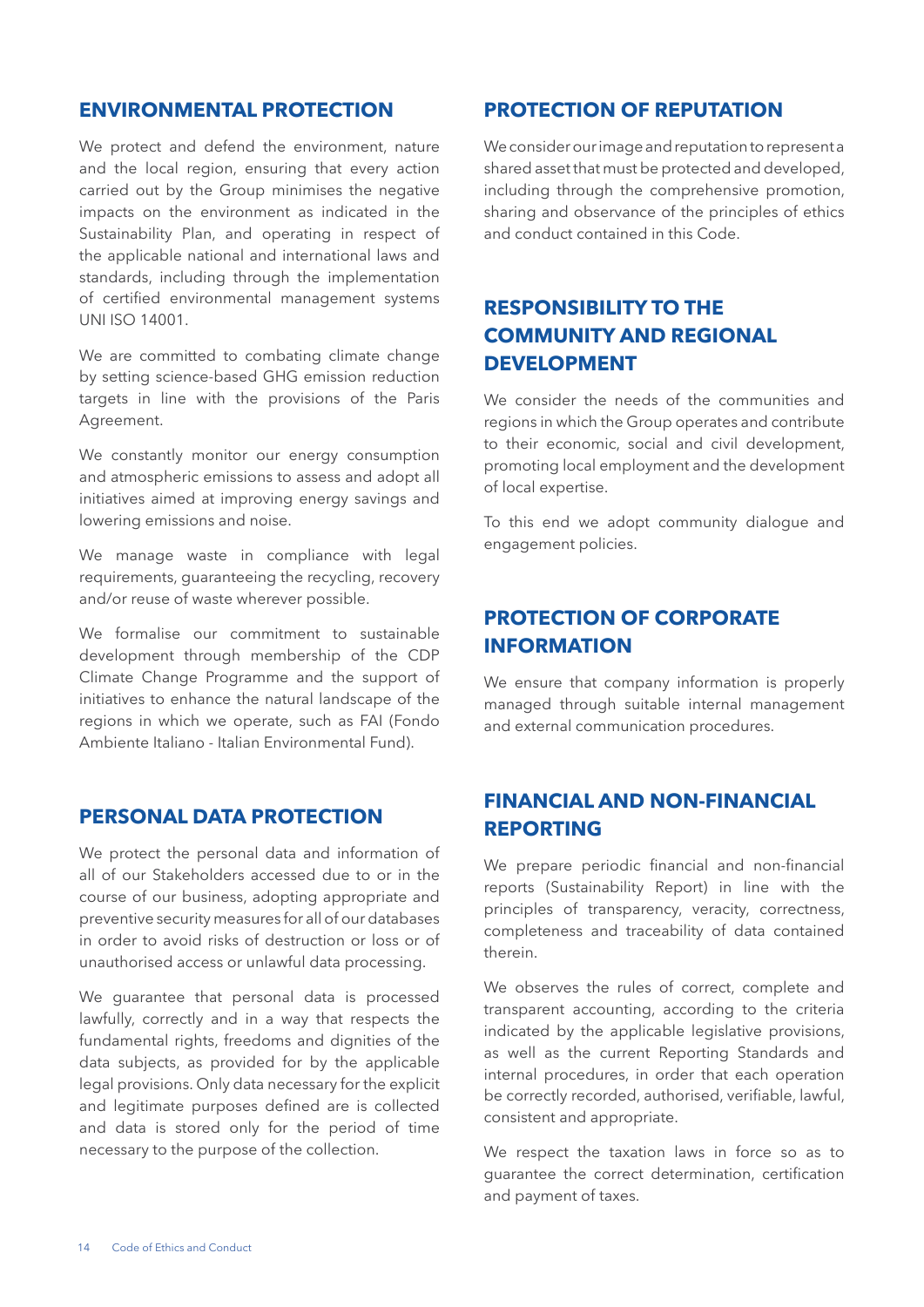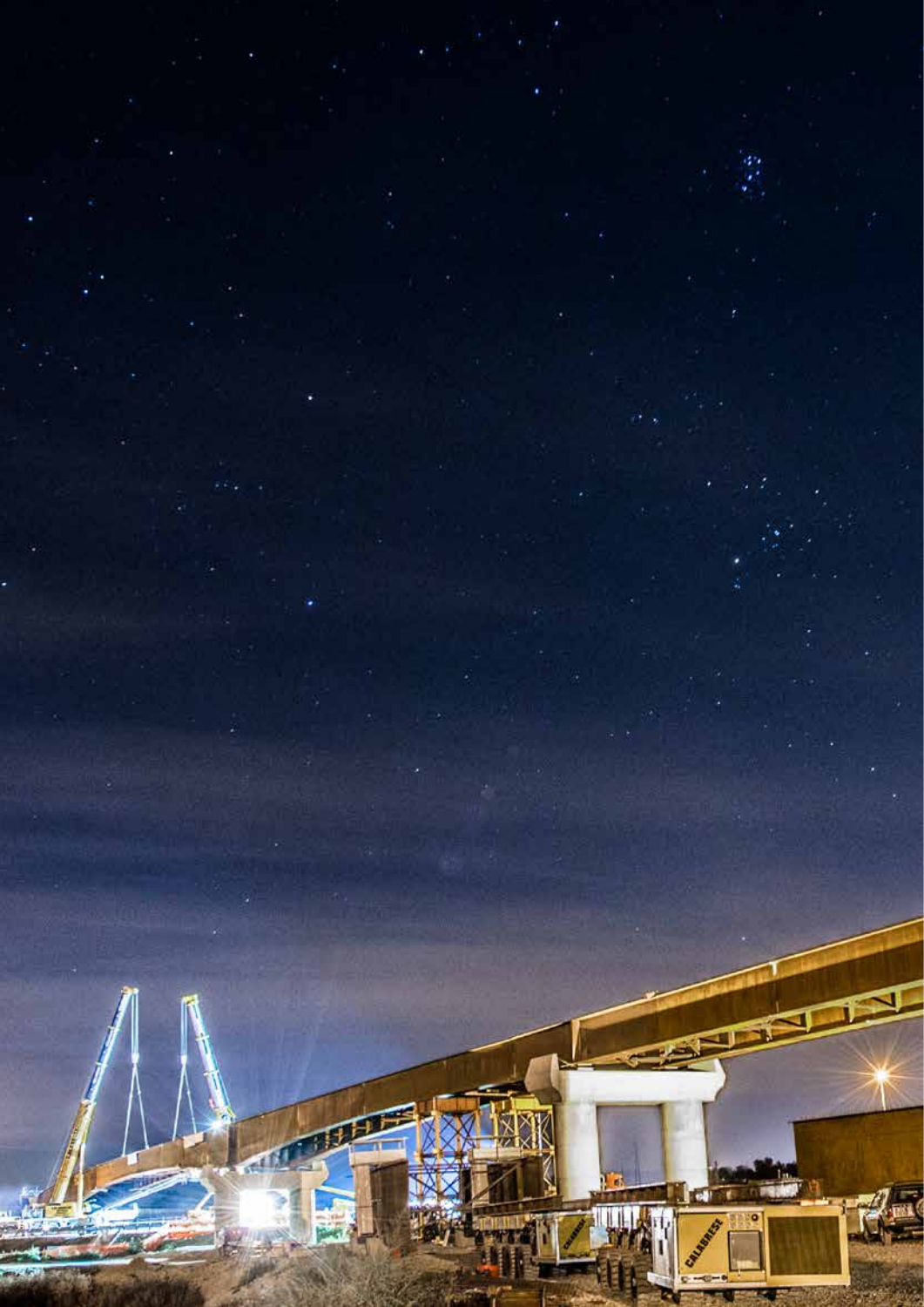# **OUR RULES OF CONDUCT IN STAKEHOLDER RELATIONS**

Our Corporate Governance system is based on the highest standards of transparency and fairness in managing the company and in line with the Corporate Governance Code for listed companies to ensure compliance with the principles and ethical values ASTM instils in all its relationships with stakeholders.

### **RELATIONS WITH EMPLOYEES**

We empower human capital based on meritocracy, professional competencies, appropriate behaviour and integrity, fundamental considerations in the adoption of all decisions concerning the career or any other aspect of our employees.

The selection and hiring of personnel takes place in full compliance with applicable regulations, respecting the principles of equal opportunities and transparency and assessing the skills, abilities and individual professional expertise required for each role.

We refuse any form of favouritism, advantage and discrimination, pursuing a policy aimed at recognising merit while respecting equal opportunities. We recognise and value the diversity of our employees and optimise skills through training and development plans designed to guarantee professional growth.

We respect workers' rights and guarantee the full respect of individuals as well as applicable employment law. We strongly condemn undeclared, forced or child labour, and seek to create a working environment that constantly and explicitly promotes the respect for the individual, their dignity and their values, avoiding any form of discrimination based on gender, racial or ethnic background, nationality, age, political or religious beliefs, health, sexual orientation and socio-economic condition.

# We promote a healthy and safe working environment.

The Group seeks to distribute the Code as widely as possible among its employees, requiring them to promptly observe and apply it towards all those with whom they come into contact as a result of their professional position.

Employees are required to adopt conduct that constantly respects the rights and individual nature of colleagues, collaborators and third parties, regardless of their position within the hierarchy of Group Companies. Employees must use the company assets made available to them correctly, safeguarding the value of the company's assets in general. The use of company assets in contrast with the Group's interests or to pursue unlawful ends is prohibited.

# **RELATIONS WITH SUPPLIERS, CONSULTANTS, COLLABORATORS AND BUSINESS PARTNERS**

We rigorously comply with legal provisions, the principles of this Code of Ethics, the Suppliers Code of Conduct, the Anti-corruption Policy, and internal policies and procedures throughout the course of our activities and in the management of relations with suppliers, collaborators, consultants and business partners. We select our suppliers with complete impartiality, autonomy and independence of judgement, and manage supplier relations according to criteria of transparency, correctness and integrity, avoiding all effective and potential situations of conflict of interest.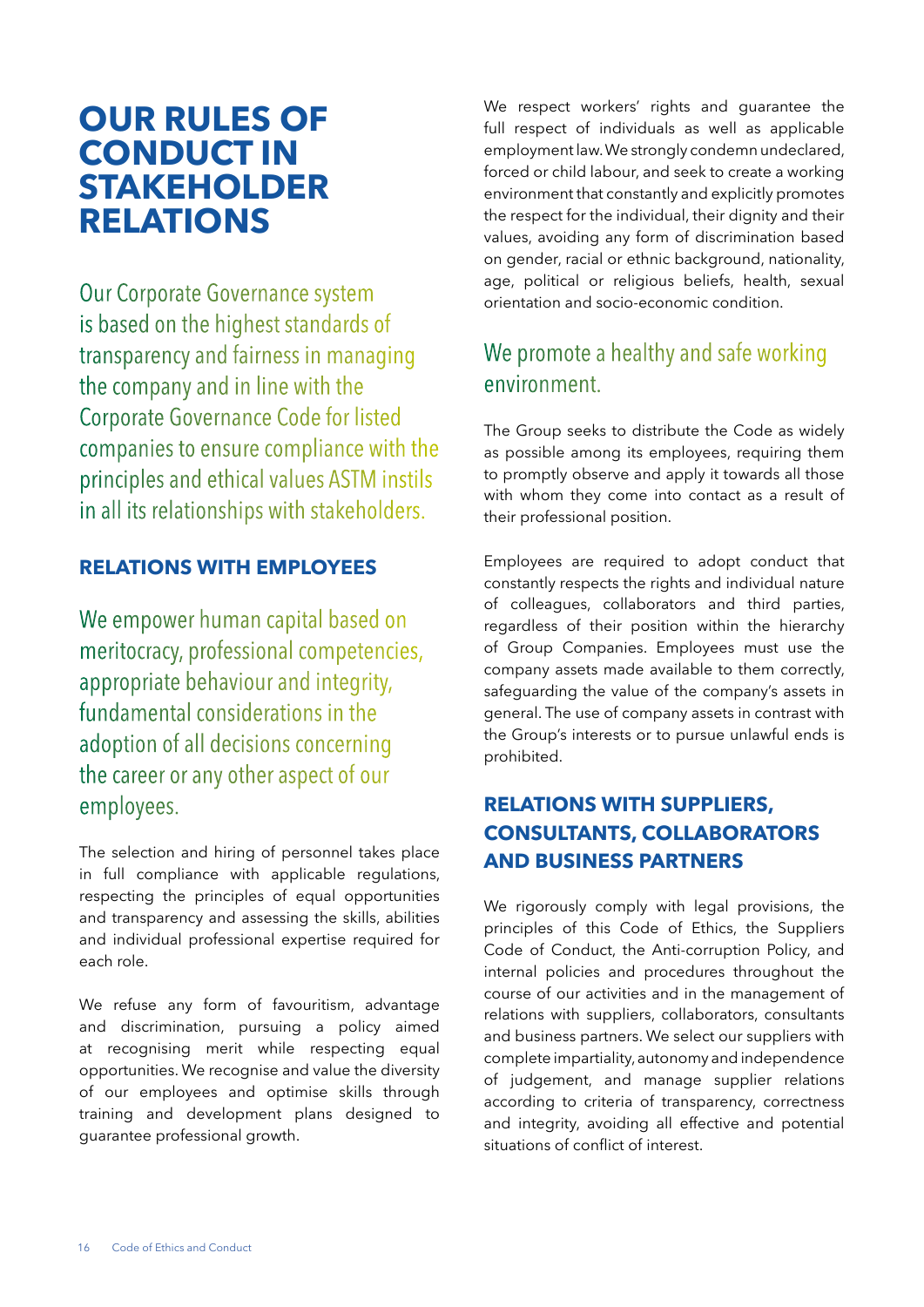We establish relations exclusively with trustworthy suppliers that have a respectable reputation, are engaged in solely lawful activities and whose corporate ethics are in line with those of the Group.

In this regard, we contractually oblige our suppliers to comply with the law and to acknowledge and adhere to the principles set forth in this Code of Ethics. The Suppliers Code of Conduct shares our values and principles with our suppliers, ensuring that our relationships are characterised by the utmost transparency and integrity.

In our supplier relations, Group Companies and, therefore, all employees, collaborators or consultants acting on behalf of the same, must not seek to unduly influence the decisions of the interested counterparty in order to achieve the commission of acts that do not align with or are contrary to the duties of office or the obligation of loyalty, with particular reference to the offer or promise, directly or indirectly, of donations, money, favours or profit of any kind. Should an employee or collaborator receive requests or instructions to act in such a way, they must report this using the dedicated channels of communication indicated in the specific section of the website of each Group Company.

Furthermore, in compliance with applicable antimoney laundering and self-laundering legislation and the provisions issued by the competent Authorities, the Group is committed to avoiding operations deemed suspicious under a profile of correctness and transparency.

# **RELATIONS WITH CUSTOMERS/ CLIENTS**

The management of negotiations, the assumption of commitments and the execution of relations, of any kind, with the customer/client are the sole responsibility of the company managers who are responsible and/or authorised in line with their assigned powers.

Employees must rigorously observe the internal procedures relative to the management of relations with customers/clients, providing accurate, truthful and exhaustive information on the services offered by the Group to enable the client to make informed decisions.

Furthermore, in these relations it is prohibited to unduly influence the decisions of the customer/ client in order to achieve the commission of acts that do not align with or are contrary to the duties of office or to obtain the omission of an act in breach of the obligations of office, with particular reference to the offer or promise, directly or indirectly, of donations, money, favours or profit of any kind.

# **RELATIONS WITH LOCAL AUTHORITIES AND REGULATORY BODIES**

In relations with Local Authorities, public utility bodies or other bodies in the public interest (or in any case relative to public relations) and Regulatory Bodies, we adopt the most stringent application of the applicable legislation, the Anti-corruption Policy and the applicable company procedures on gifts, donations and sponsorships.

The management of negotiations, the assumption of commitments and the execution of relations, of any kind, with these bodies are the sole responsibility of the company managers duly responsible and/or authorised, ensuring the maximum collaboration in full respect of their institutional role. In relations with Local Authorities, Recipients must not seek to unduly influence the decisions of the interested institution with a view to achieving the commission of acts that do not align with or are contrary to the duties of office, with particular reference to the offer or promise, directly or indirectly, of donations, money, favours or profit of any kind.

Moreover, employees must not seek to remunerate the obtention of benefits for the execution of duties of office by public officials. Should an employee or collaborator receive instructions to act in such a way, they must report this using the dedicated channels of communication indicated in the specific section of the website of each Company.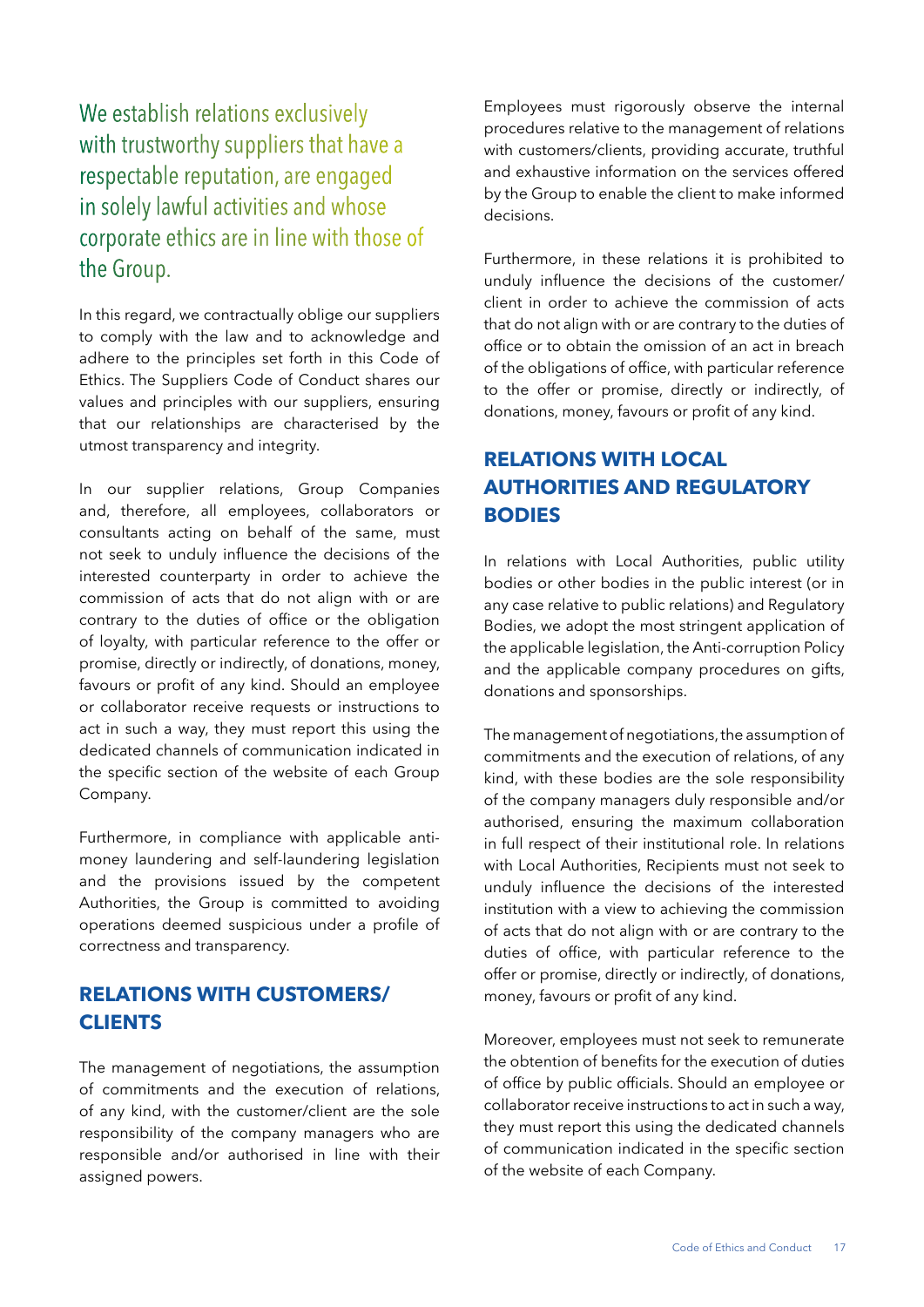

### **RELATIONS WITH PUBLIC INSTITUTIONS**

We promote dialogue with Public Institutions and engage in relations with local, regional, national and international institutions in order to represent our position on topics of interest, to assess the implications of legislative and administrative activities for our activities, and to respond to specific requests.

Contact with officials from Public Institutions is reserved to the duly authorised Company and Group managers.

Relations with Institutions must be characterised by correct, lawful, and transparent conduct and constructive collaboration, aimed at promoting and protecting the interests of individual Companies and the Group.

In relations with Public Institutions, the provisions of this Code of Ethics and the Anti-corruption Policy, as well as the applicable procedures governing gifts, donations and sponsorships, must be observed.

We promote a culture of internal risk monitoring and management with a view to ensuring a healthy and lawful approach to business in line with the Group's objectives. This enables us to ensure the safeguarding of corporate assets, the efficiency and efficacy of corporate processes, the reliability of financial information, and compliance with laws and regulations, as well as the Group's Articles of Association and its internal procedures.

# **RELATIONS WITH POLITICAL PARTIES AND TRADE UNIONS**

Any relations with political parties and trade unions and their members or candidates must be based on the principles of transparency, correctness and collaboration in the interests of the Company and its employees.

We do not provide contributions of any kind, directly or indirectly, to trade unions or political parties, nor their representatives or candidates, except in the forms and methods provided for by the applicable legislation in the various countries in which the Group operates. In any case, any contributions must be disbursed in full compliance with the applicable laws and regulations and must be duly documented.

The Group remains neutral in any electoral campaigns or events that involve political parties.

#### **RELATIONS WITH ASSOCIATIONS**

We engage in relations with associations of interest (sector associations) in order to develop our activities, establish mutually beneficial forms of cooperation, and present our position on topics of common interest.

The presentation of specific positions of the Group or of individual Group Companies within associations must be duly authorised by senior management or the duly responsible Company managers.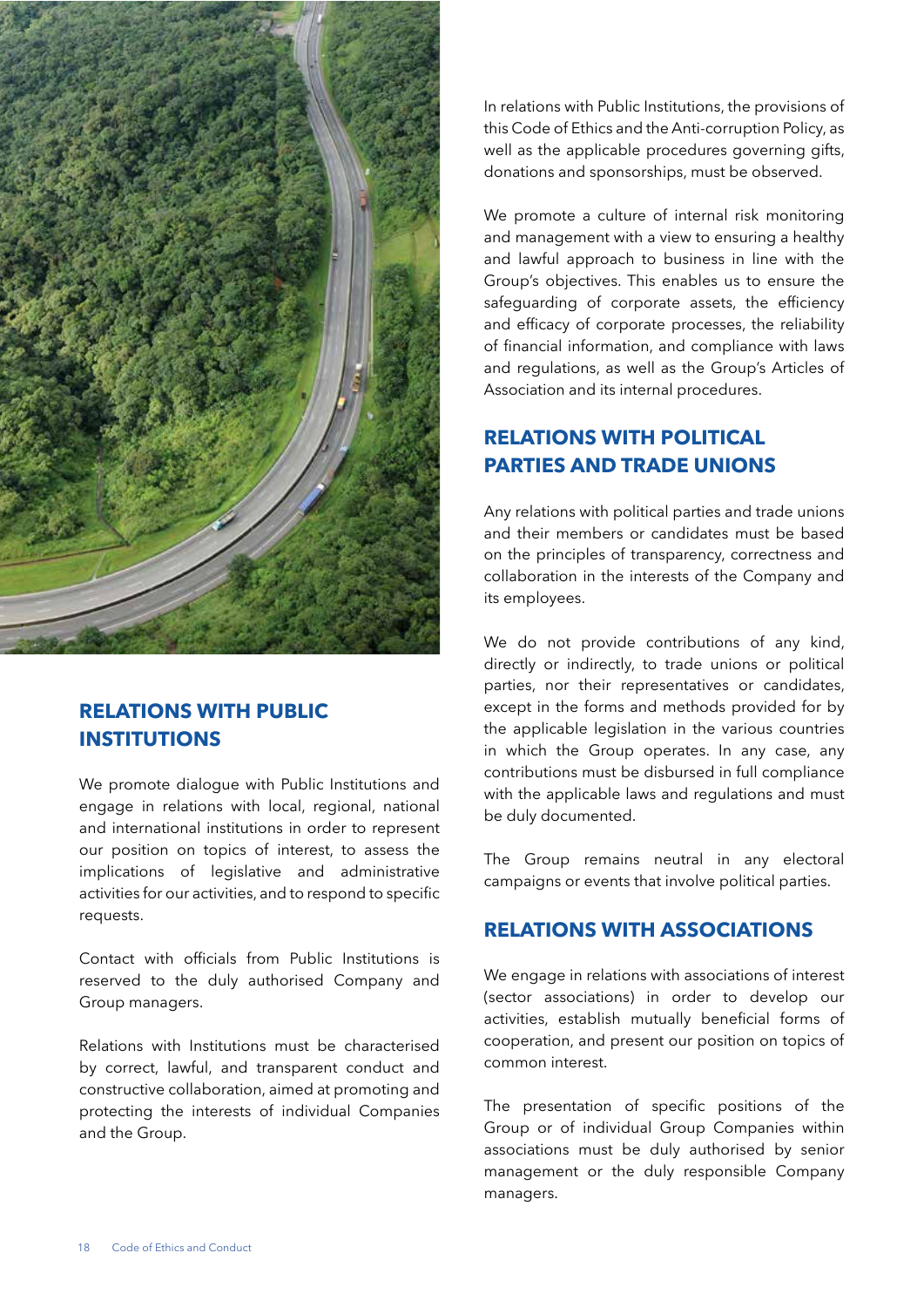## **RELATIONS WITH THE MEDIA AND SOCIAL MEDIA**

We promote communication through the press and social media, in line with the principles of transparency, accuracy and prompt disclosure, through the duly appointed Company or Group managers.

Information disclosed to the press must be consistent with the Group's principles and communication policies and must respect the law, regulations, and codes of conduct and professional ethics.

The disclosure of false information and fake news is prohibited.

#### **RELATIONS WITH THE COMMUNITY**

We place the utmost importance on respecting the interests of the community and we consider the environment and nature to be essential values and a shared asset that must be protected and defended. We are committed to adopting responsible conduct to safeguard the environment, acting in rigorous compliance with applicable environmental regulations and avoiding conduct that is harmful to the environment.

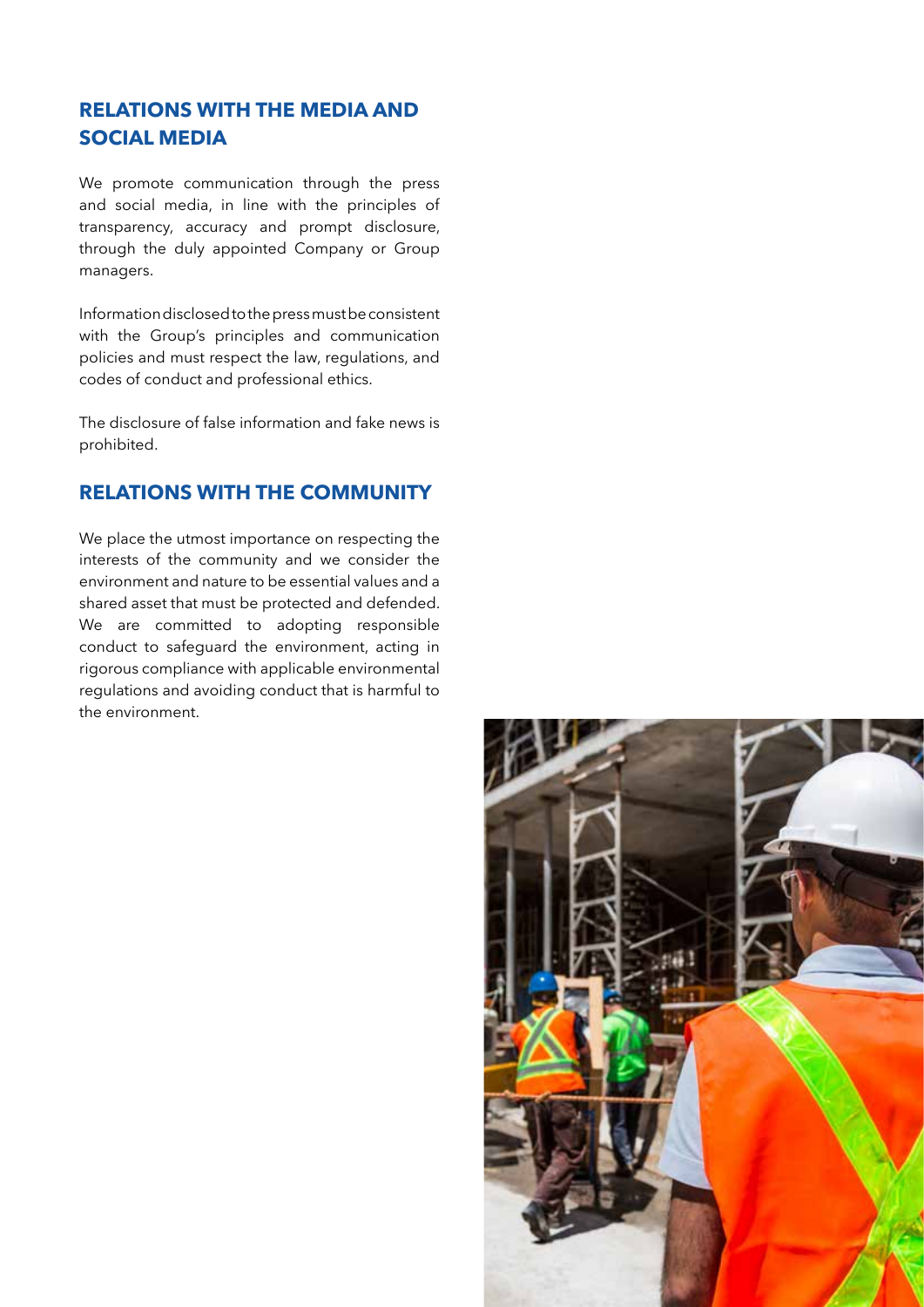

# **IMPLEMENTING RULES**

### **ADOPTION, PROMOTION AND DISSEMINATION**

The Code is made available to all Stakeholders and can be consulted on the websites of ASTM (www.astm.it) and of individual Group Companies.

All Group Companies are required to adopt this Code upon the resolution of the Board of Directors (or equivalent executive body), and to observe its content at all levels of the organisation while also respecting cultural, social and economic diversity and applicable legislative provisions.

In the case that local laws or customs require standards that are higher than those established by this Code, the local laws and customs shall apply. If, however, the Code sets more rigorous standards, the provisions of the Code shall apply.

In all other subsidiary companies or entities such as consortia or joint ventures, the Group - through its representatives in the executive bodies - shall seek to ensure said companies adopt codes of ethics whose principles are the same or otherwise in line with those set out in this Code.

The Internal Audit Function is the point of reference for the correct interpretation of the Code, ensures its correct and effective dissemination, and promotes awareness of it through communication and specific training programs.

### **REPORTS**

In order to facilitate the reporting of possible violations of the Code of Ethics and Conduct by anyone who becomes aware of it, the Group has implemented and made accessible suitable communication platforms and tools.

All Recipients are required to promptly report any actual and/or alleged violations of this Code through the reporting channels provided by the individual Group Companies and indicated on the website of each Company.

All reports are managed confidentially and transparently according to a predefined procedure.

The Group does not tolerate any form of retribution, discrimination or penalisation against those who report alleged violations in good faith, and in any case protects the confidentiality of the person submitting the report and the information contained therein, except in the case of legal obligations and the protection of the rights of the Company or of persons accused wrongfully and/or in bad faith.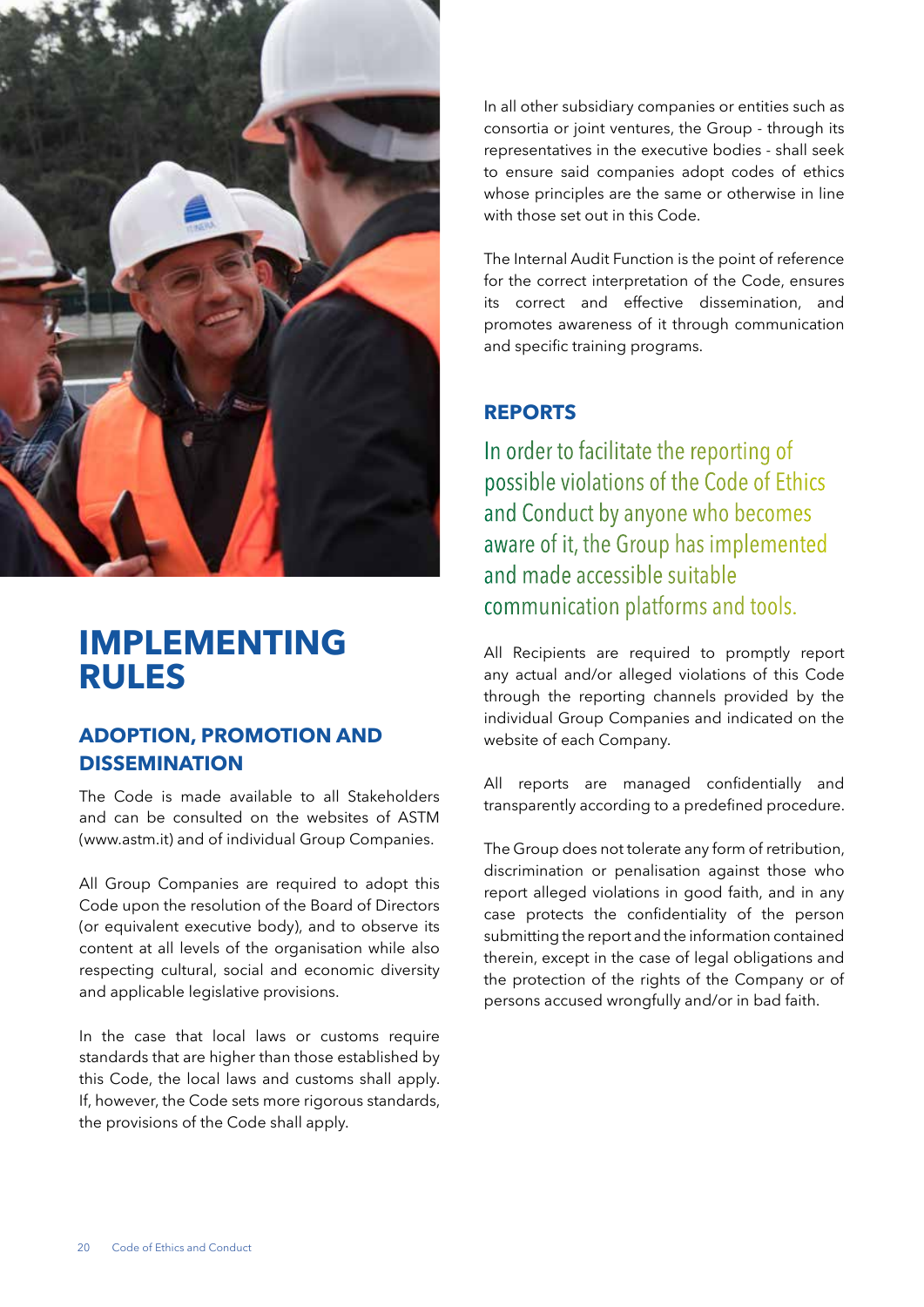## **CONSEQUENCES OF VIOLATION OF THE CODE**

Violation of the rules of conduct set forth in this Code by persons employed by Group Companies constitutes a breach of the obligations of the employment relationship and is considered a disciplinary offence.

Any disciplinary measures imposed shall be applied in line with the provisions of the local regulations governing employment relationships on the basis of the relevance of the facts in question, and shall be in proportion to the severity of the offence.

The ascertainment of said infringements, the management of disciplinary procedures and the imposition of sanctions is the responsibility of the duly responsible and appointed Company managers and/or executive bodies.

Any violation of the provisions of this Code by collaborators, consultants, suppliers or other third parties connected to the Group by a contractual relationship other than an employment contract may result in the contractual remedies provided for pursuant to and in effect of applicable law.